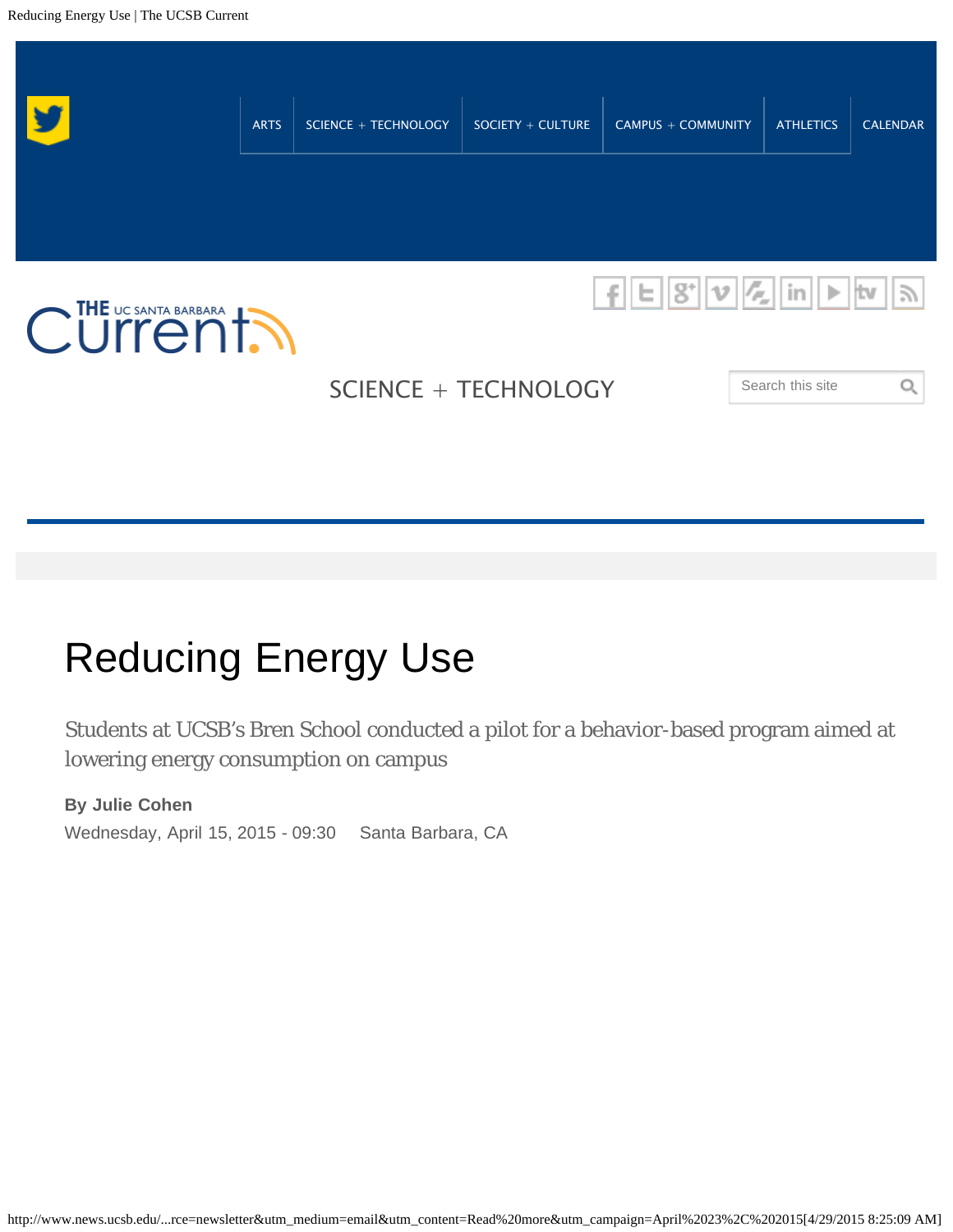

The Physical Sciences North Building was one of three campus locations where a behavior-based pilot was tested and shown to reduce energy consumption.

**Photo Credit:** SONIA FERNANDEZ

#### [Download Image](http://www.news.ucsb.edu/file/7919/download)

The University of California has set a goal of zero greenhouse gas emissions by 2025, and UC Santa Barbara has ramped up its sustainability efforts accordingly. The challenge, however, is to keep emissions down while the campus grows by 1 percent each year as projected in its Long Range Development Plan.

To help meet that challenge, four students at the campus's Bren School of Environmental Science & Management developed a behavior-based pilot project designed to reduce energy consumption in three campus buildings: the Gevirtz Graduate School of Education (GGSE), the Social Sciences and Media Studies Building (SSMS) and Physical Sciences Building North (PSBN).

The UCSB Operational Effectiveness: Energy Management Initiative, as it's titled, serves as the students' master's thesis and targets occupant behavior through an educational and



Left to right: Brett Olson, Stephanie Harris, Lisa Campbell and Ian Creelman

#### [Download Image](http://www.news.ucsb.edu/file/7917/download)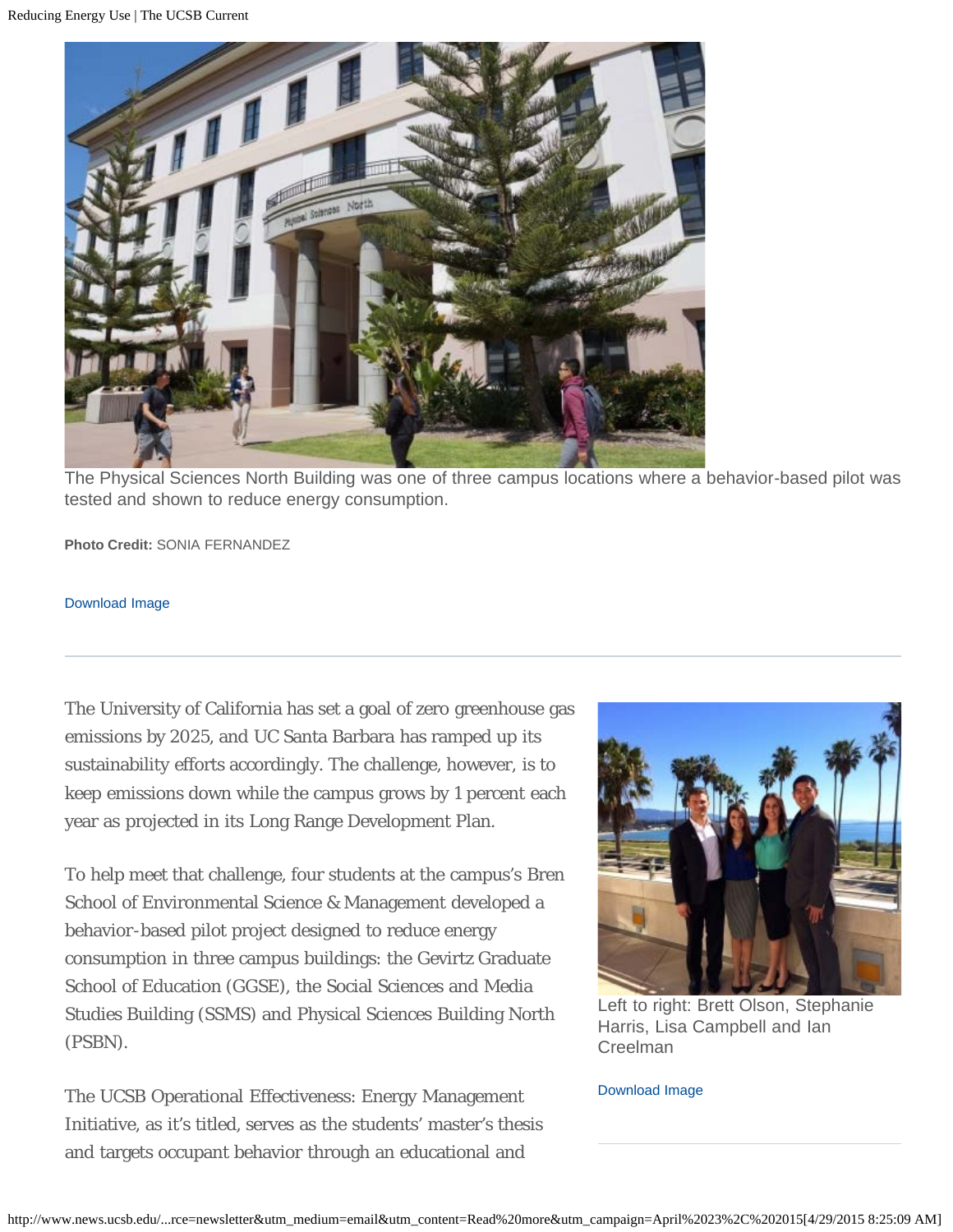strategic messaging campaign. It offers a financial incentive,

rewarding departments with a financial payment worth 50 percent of their annual energy saving. The team will present its final results at 2:45 p.m. Friday, April 24, at the Fess Parker DoubleTree Resort hotel in downtown Santa Barbara. The event, which features the Master of Environmental Science and Management Class of 2015 Final Presentations, is open to the public and begins at 1:30 p.m. Presentations will be followed by a poster session and reception at 5:30 p.m.

While UCSB benefits from many energy-efficiency projects that improve building performance, none promotes behavioral change. "Currently, there is a disconnect between building occupants on campus and their electricity use," said team member Stephanie Harris. "This is largely because users don't have to pay for their energy consumption and generally don't know how much energy they are using."

Prior to the rollout of the pilot program and again during it, the team conducted energy surveys and walkthroughs in three buildings. The before-and-after comparison showed increased energy-efficient behaviors in key areas such as turning lights off in unoccupied rooms, turning lights off in rooms with sufficient ambient light, using computer power-saving settings and not using space heaters.

The pilot project's strategic messaging, which helped occupants understand their energy use, produced an average 4.5 percent reduction in overall energy use in the pilot buildings. The team measured these reductions in two ways: by comparing monthly energy use during the pilot program to a baseline calculated from the average of the prior two years energy use for that month; and by running a linear regression to account for factors such as daylight, temperature, weekends, holidays and breaks to model daily energy use in the buildings.

"Given the average 4.5 percent reduction we saw in our pilot program, a campuswide program would have a net present value of about \$500,000 and would reduce CO $_{2}$  emissions associated with energy use by about 700 tonnes of CO $_{\rm 2}$  annually," said grad student Lisa Campbell. "That's equivalent to removing 134 cars from the road."

Results show that from November 2014 to March 2015, average energy reductions were 6 percent in GGSE, 4.8 percent in SSMS and 2.6 percent in PSBN. GGSE and SSMS are LEED Silver certified by the U.S. Green Building Council so they are more energy-efficient than PSBN, where the installation of circuit submetering was not possible due to the building's age. In order to get a better understanding of energy use in PSBN, the group analyzed how consumption changed throughout the day and found that heating, ventilating and air conditioning (HVAC) used the vast majority of electricity, accounting for roughly 80 percent of the peak energy demand.

While the HVAC system with respect to occupant behavior could not be affected, the team identified a couple of ways to optimize existing building settings to reduce the amount of time the HVAC system ran at full capacity. For example, they are working to increase the nightly setback and recalibrate the fume hood ventilation flow rates.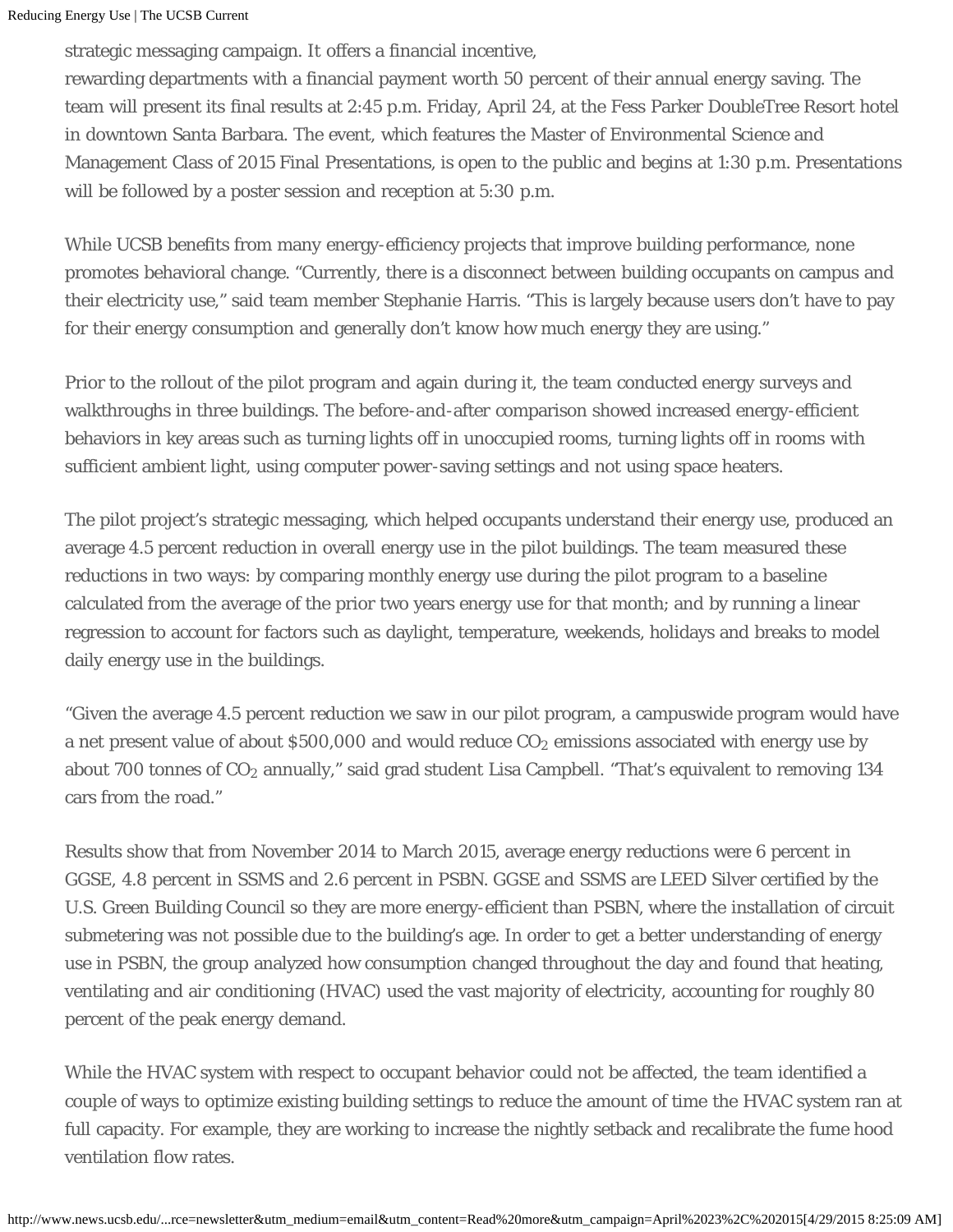"We've proved through our pilot that a behavioral-based energy-efficiency program can significantly reduce energy consumption on campus," said Ian Creelman, another member of the group. "That would have significant savings in both reducing the utility costs to the university and also lowering associated carbon emission."

The group's report also included a cost-benefit analysis of a campuswide program, which indicated that energy use would need to be reduced by only 2.5 percent to accrue financial benefits. Based on the successes of the pilot program, the Bren team is presenting UCSB Utility and Energy Services with a timeline and framework that can be used to implement a behavior-based energy conservation program campuswide.

"Changing occupant interactions within buildings on campus to be more energy-efficient is an effective way to decrease overall campus energy use and can reduce campuswide energy consumption by up to 15 percent," said grad student and team member Brett Olson.

"This is an excellent project," said Marc Fisher, UCSB's vice chancellor for administrative services. "It parallels programs at Stanford and UC Berkeley that have produced tangible environmental and fiscal results. We are very excited to review the efforts of our Bren students' pilot to understand how it might be expanded at UCSB. I want to personally thank them for their diligence and professionalism. Our students make incredible partners."

**Contact Info:** Julie Cohen [julie.cohen@ucsb.edu](mailto:julie.cohen@ucsb.edu) (805) 893-7220

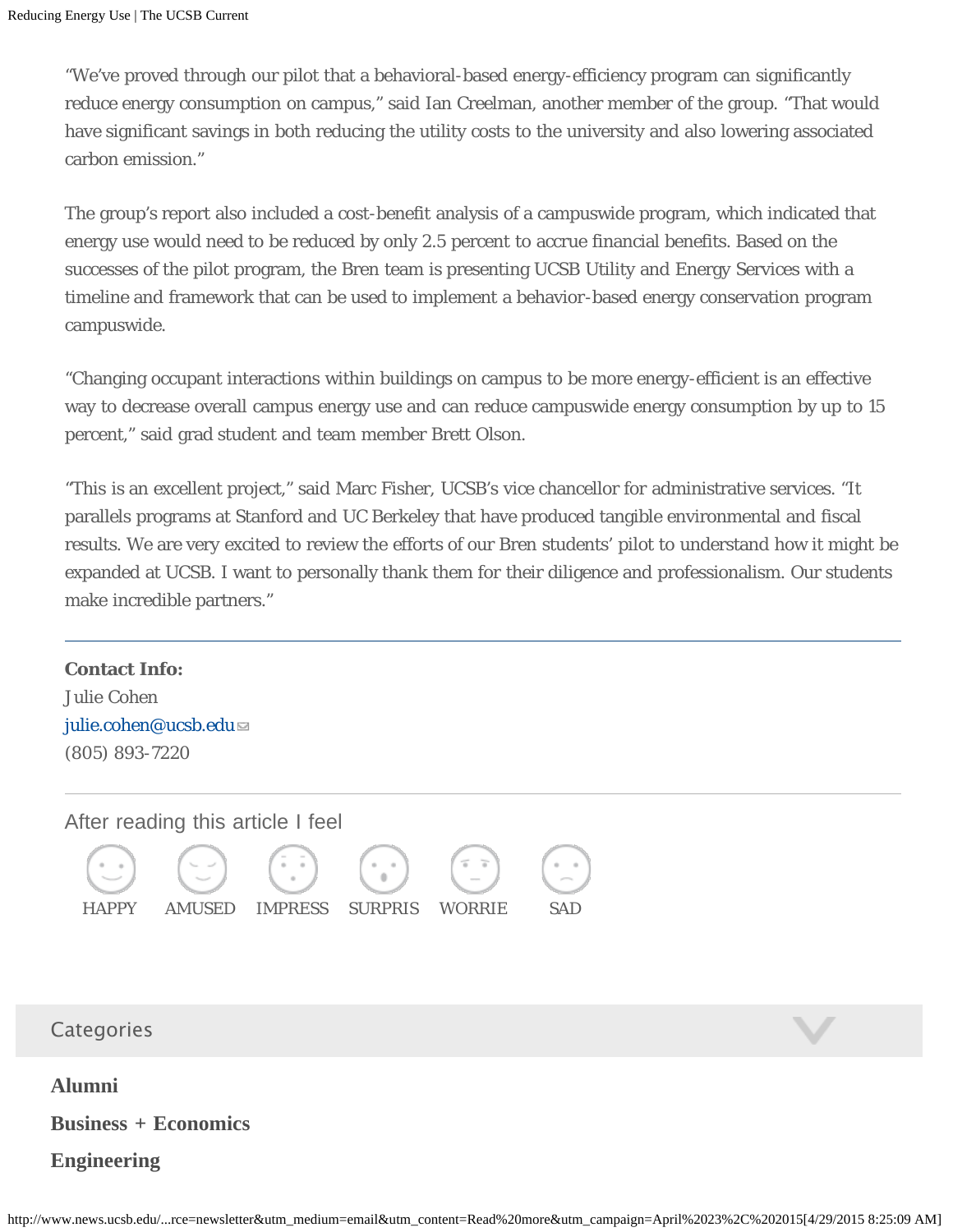**[Computing + Technology](http://www.news.ucsb.edu/science-technology/computing-technology) [Culture + World](http://www.news.ucsb.edu/society-culture/culture-world) [Faculty](http://www.news.ucsb.edu/campus-community/faculty) [Life Sciences](http://www.news.ucsb.edu/science-technology/life-sciences) [Staff](http://www.news.ucsb.edu/campus-community/staff) [International Affairs](http://www.news.ucsb.edu/society-culture/international-affairs) [Medicine + Health](http://www.news.ucsb.edu/science-technology/medicine-health) [Students](http://www.news.ucsb.edu/campus-community/students) [Environment + Sustainability](http://www.news.ucsb.edu/science-technology/environment-sustainability) [On Campus](http://www.news.ucsb.edu/campus-community/campus) [Local Community](http://www.news.ucsb.edu/campus-community/local-community) [Physics + Astronomy](http://www.news.ucsb.edu/science-technology/physics-astronomy)**





Latest In Science + Technology

[Mechanical Engineering Professor Chosen as Fulbright Scholar](http://www.news.ucsb.edu/2015/015360/uc-santa-barbara-professor-chosen-fulbright-scholar)

Megan Valentine aims to strengthen research ties between UCSB and ESPCI ParisTech

## [The Gift of Exploration](http://www.news.ucsb.edu/2015/015355/gift-exploration)

SciTrek partners with local schools to present inquiry-based units that emphasize specific grade level standards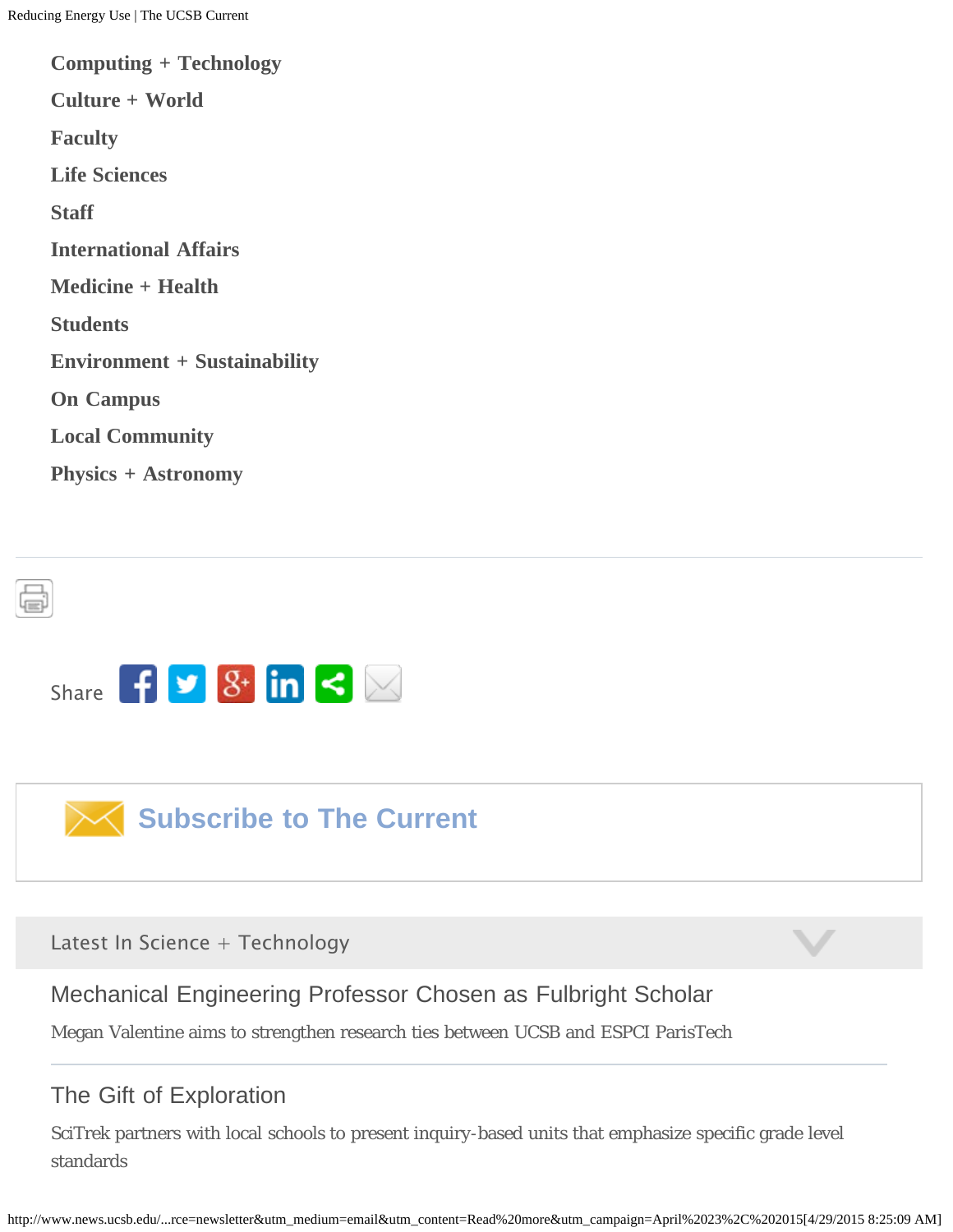### Trending



**[The Mechanics of Life](http://www.news.ucsb.edu/2015/015322/mechanics-life)** An international research...



**[Greenest Public University in the U.S.](http://www.news.ucsb.edu/2015/015325/greenest-public-university-us)** UCSB has been ranked No. 3 in...



**[Deltopia: Keeping It Local](http://www.news.ucsb.edu/2015/015273/deltopia-keeping-it-local)** UCSB policies and initiatives aim to...



**[The Brain Game](http://www.news.ucsb.edu/2015/015282/brain-game)** Why are some people able to master a...



**[Navigating the Social Media Jungle](http://www.news.ucsb.edu/2015/015308/navigating-social-media-jungle)** The 2015 UCSB Santa Barbara South...



IMPRESSED 38%

#### Editor's Picks



[CAMPUS + COMMUNITY](http://www.news.ucsb.edu/campus-community) [David Morrison](http://www.news.ucsb.edu/2015/015343/david-morrison-named-american-academy-arts-and-sciences)



[CAMPUS + COMMUNITY](http://www.news.ucsb.edu/campus-community) [CAMPUS + COMMUNITY](http://www.news.ucsb.edu/campus-community)